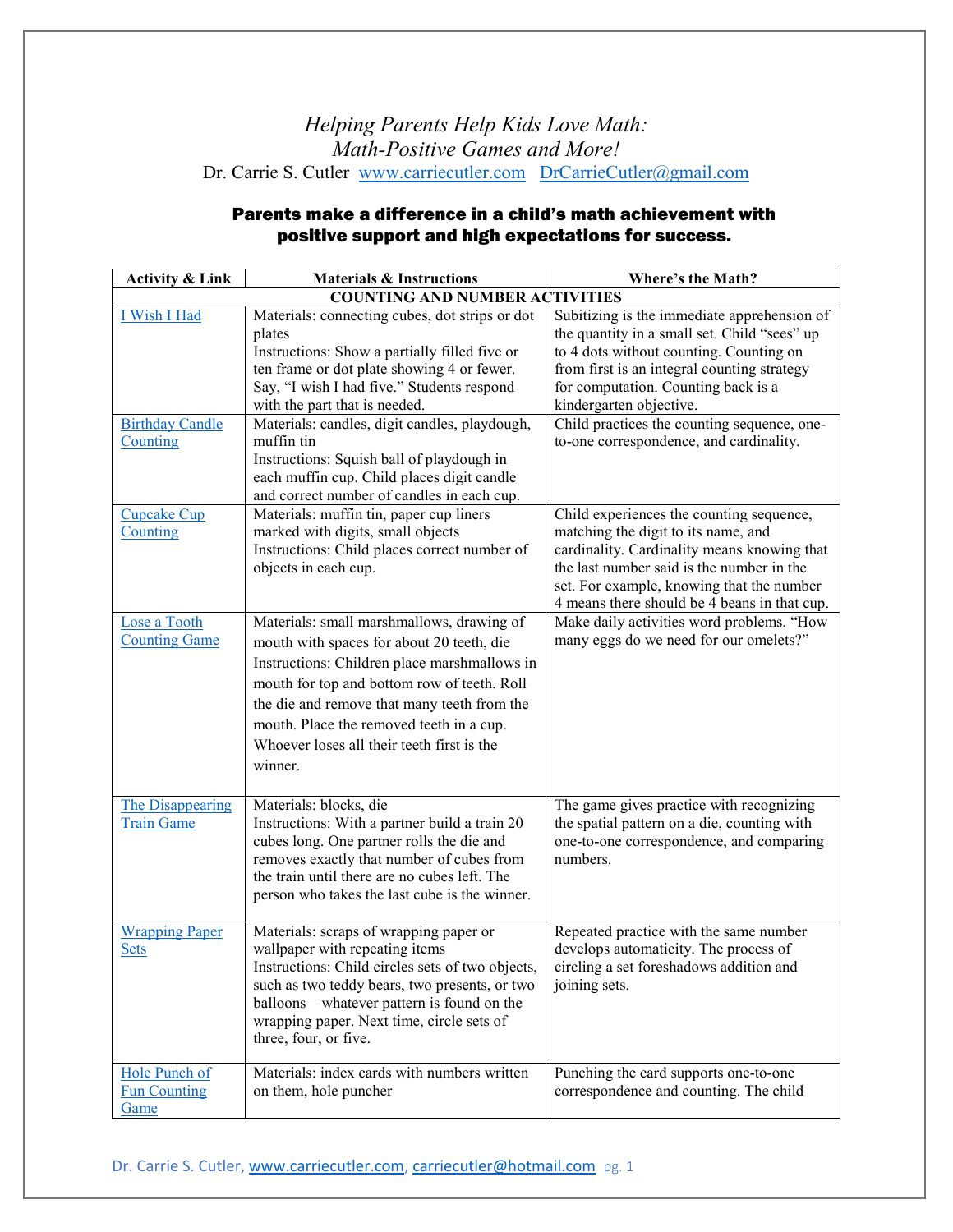|                        | Instructions: Child chooses a card, reads the                                                            | recognizes the digit and matches it to its               |
|------------------------|----------------------------------------------------------------------------------------------------------|----------------------------------------------------------|
|                        | number, and punches the correct number of<br>holes into the card.                                        | value.                                                   |
|                        | Don't forget zero!                                                                                       |                                                          |
|                        |                                                                                                          |                                                          |
|                        | <b>Parent Tips for Counting</b>                                                                          |                                                          |
|                        | * Count everything * Incorporate counting into the day * Don't forget zero                               |                                                          |
|                        | * Ask good questions: "How many more do you need to have 5?"                                             |                                                          |
|                        | "You started with 6 and ate 2. Without counting again, can you tell how many you have?"                  |                                                          |
|                        | * Rote count to 30 for PreK, with objects to 10                                                          |                                                          |
|                        | * Rote count to 100 for K, with objects to 20                                                            |                                                          |
|                        |                                                                                                          |                                                          |
|                        | GEOMETRY AND SPATIAL THINKING TASKS                                                                      |                                                          |
| Transform              | Materials: playdough                                                                                     | Adults scaffold children's informal                      |
|                        | Instructions: Sit across from a small group of                                                           | language with mathematical terms. Children               |
|                        | students. Make a sphere with your                                                                        | notice the composing elements of 3D                      |
|                        | playdough, then have the students do the                                                                 | shapes as they form the shapes.                          |
|                        | same. When all the students have made a ball                                                             |                                                          |
|                        | ("You can call it a ball. Or I call it a                                                                 |                                                          |
|                        | sphere.") then have them "transform" the                                                                 |                                                          |
|                        | dough into another 3D shape such as a cone,                                                              |                                                          |
|                        | cylinder, cube, etc.                                                                                     |                                                          |
| <b>Straw Triangles</b> | Materials: straws, playdough or clay                                                                     | Help children move into the understanding                |
|                        | Instructions: Child cuts straws to different                                                             | that a triangle is a triangle because it has 3           |
|                        | lengths. Roll small ball of clay to join three                                                           | sides not because it looks a certain way.                |
|                        | lengths of straws to make a triangle.                                                                    |                                                          |
|                        | Emphasize that a triangle has 3 sides. Make                                                              |                                                          |
|                        | as many different triangles as possible.                                                                 |                                                          |
| <b>Missing Dot</b>     | Materials: dot stickers, crayons, paper, ruler or                                                        | Though we typically present only the                     |
| Triangles              | straight edge (optional)                                                                                 | equilateral triangle to children, there are              |
|                        | Instructions: On several sheets of paper, place two                                                      | many triangles. The placement of the 3 <sup>rd</sup> dot |
|                        | dots. The dots may be in the same position on                                                            | determines the angles and sides lengths of               |
|                        | each sheet of paper or you may vary the position.<br>Have the child place a third dot, then connect the  | the triangles children create by connecting              |
|                        | dots to form a triangle. Emphasize that a triangle                                                       | the 3 lines.                                             |
|                        | has three sides (the lines) and three corners (the                                                       |                                                          |
|                        | dots). Have the child repeat as many times as                                                            |                                                          |
|                        | possible, place the third dot in a different position                                                    |                                                          |
|                        | each time. Compare the triangles and discuss the                                                         |                                                          |
|                        | similarities and differences between them.                                                               |                                                          |
| <b>Shark Teeth</b>     | Materials: gray construction paper (one per child),<br>white construction paper folded into triangles (3 | This activity blends art with mathematics                |
|                        | per child), scissors, glue                                                                               | and spatial thinking. Snipping the ends of               |
|                        | Instructions: Child draws an oval on the gray                                                            | the large triangles makes smaller triangles.             |
|                        | construction paper to represent the shark's head.                                                        | So cool! Shapes can be composed of                       |
|                        | Ask how they might use the white construction                                                            | smaller shapes.                                          |
|                        | paper triangles to make shark teeth. They may do                                                         |                                                          |
|                        | this by snipping the end points of each of the three                                                     |                                                          |
| Tabletop               | triangles. Glue the small triangles to the oval.<br>Materials: colored masking tape, 3D or pattern       | Composition is a huge idea in mathematics,               |
| Composing              | blocks                                                                                                   | particularly in number and in geometry. This             |
| <b>Shapes Activity</b> | Instructions: With tape, outline 2D shapes on                                                            | activity allows child to be creative while               |
|                        | tabletop (squares, rectangles, rhombi, different                                                         | discovering that shapes can be composed of               |
|                        | types of triangles). Children use the blocks to                                                          | other shapes.                                            |
|                        | "compose" the larger shapes. E.g. six small                                                              |                                                          |
|                        | squares might compose the rectangle.                                                                     |                                                          |